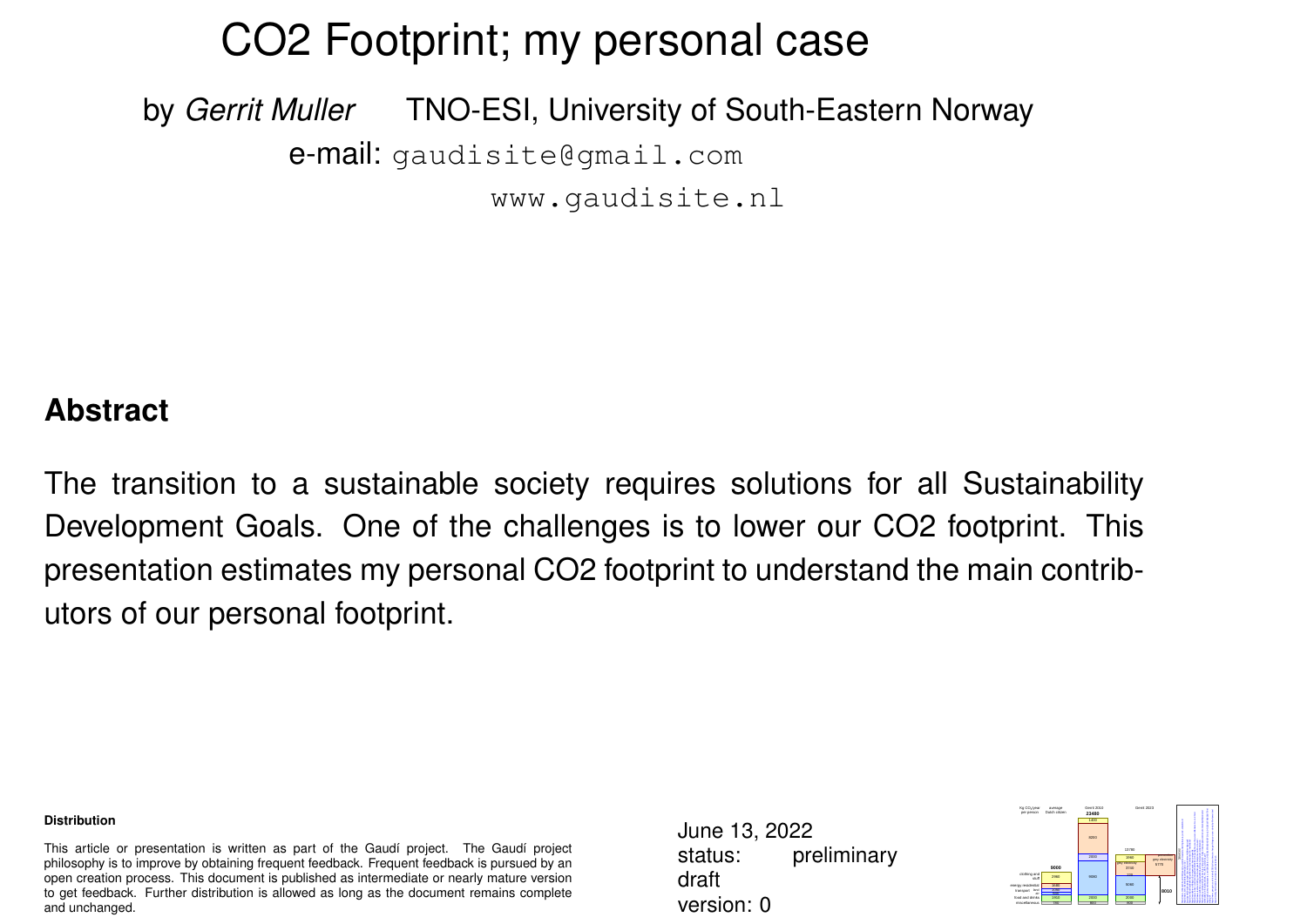# Total CO2 Footprint



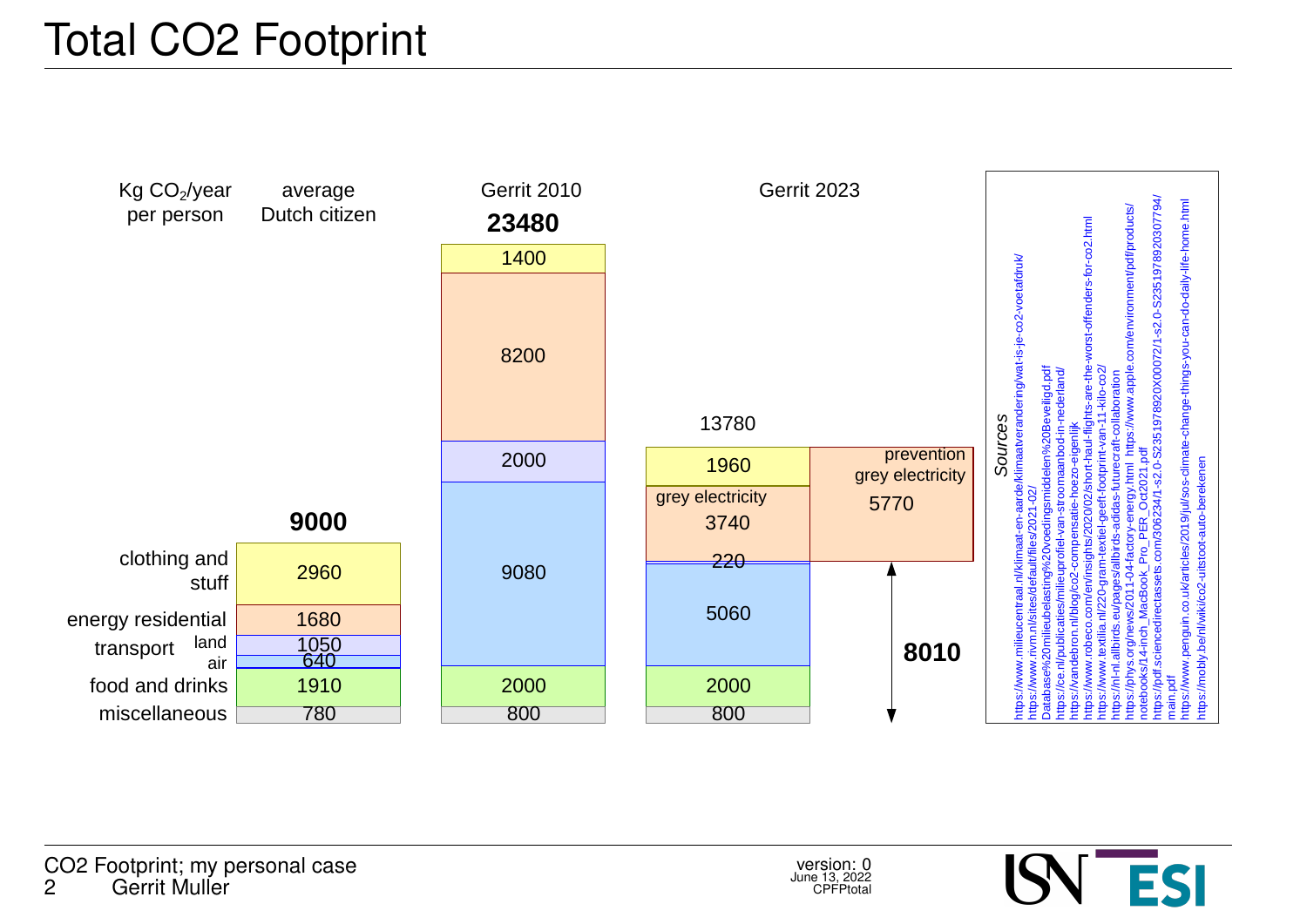| food and drinks    | Kg CO <sub>2</sub> /Kg |                 |              |               |      |
|--------------------|------------------------|-----------------|--------------|---------------|------|
| butter             | sandwich filling       | 9.25            | potatoes     | carbohydrates | 0.18 |
| cheese             | sandwich filling       | 12 <sup>2</sup> | bread        | carbohydrates | 1.2  |
| <b>Humus</b>       | sandwich filling       | 6.4             | rice         | carbohydrates | 1.8  |
| peanut butter      | sandwich filling       | 8               | wheat flour  | carbohydrates | 0.9  |
| salad              | sandwich filling       | 6               | pasta        | carbohydrates | 1.5  |
| wine               | drinks                 | $\overline{2}$  | musli        | carbohydrates | 1.7  |
| tea                | drinks                 | 0.16            | cake         | luxury        | 3    |
| coffee             | drinks                 | 0.3             | kidney beans | legumes       | 1.5  |
| Vegetarian sausage | protein                | 4.3             | chickpeas    | legumes       | 6.2  |
| tofu               | protein                | 3.2             | mayonnaise   | sauce         | 5    |
| vegetarian slice   | protein                | 3.3             | beef         | meat          | 26.6 |
| vegetables         | fruit, vegetables      | 0.37            | pork         | meat          | 7.4  |
| grapes             | fruit, vegetables      |                 | 1.1 chicken  | meat          | 6.5  |
| mandarine          | fruit, vegetables      | 0.47            | <b>lfish</b> | meat          | 6    |
| pear               | fruit, vegetables      |                 | 0.6 yogurt   | dairy         | 2.2  |

Gerrit (food/week in Kg) 2000



counted twice

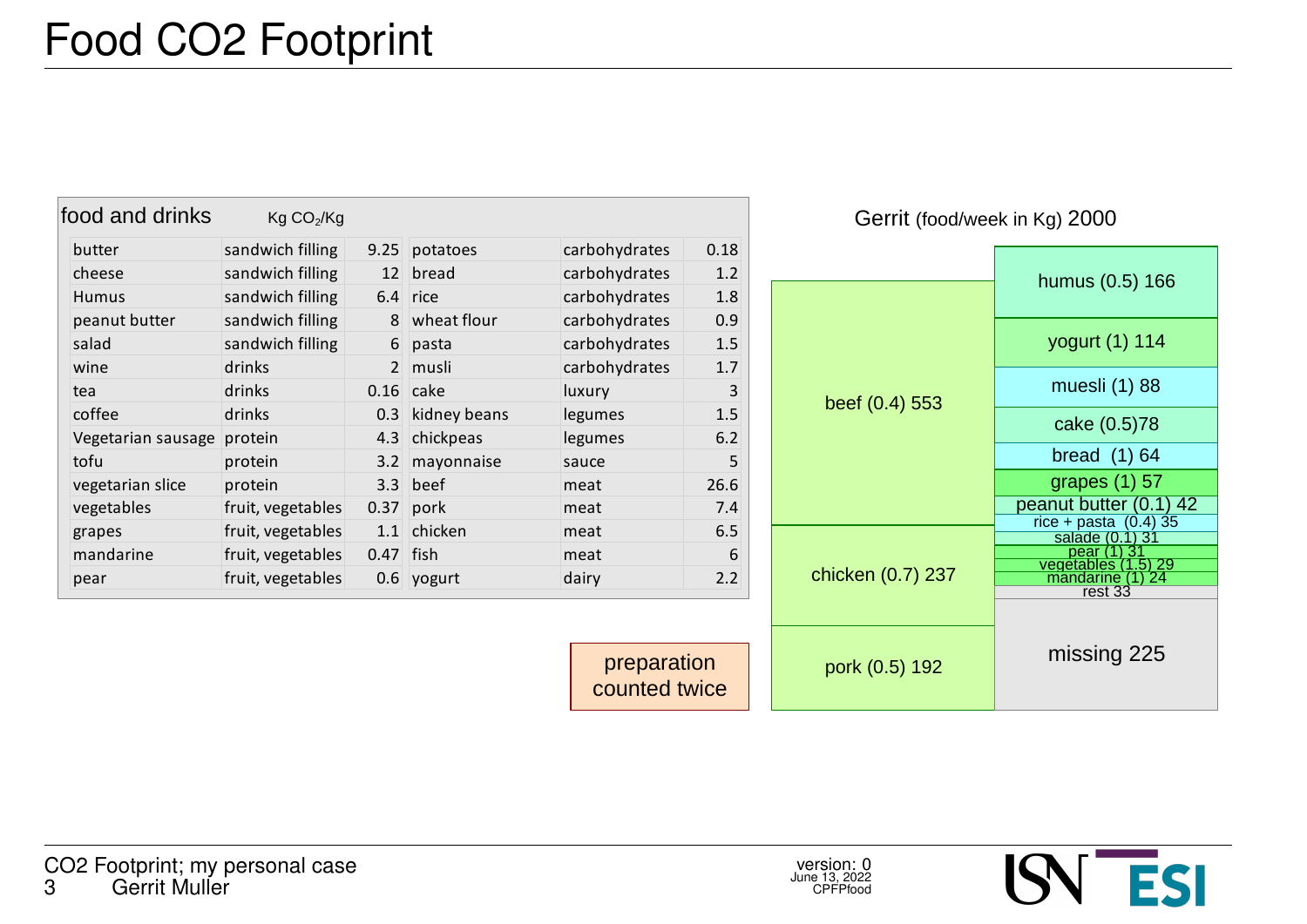Gerrit 2023 1000 + 960 Kg CO<sup>2</sup>

| CO <sub>2</sub> emission data |                               | Clothing (maat XL) |        |                           |                 |                |
|-------------------------------|-------------------------------|--------------------|--------|---------------------------|-----------------|----------------|
|                               | Kg CO <sub>2</sub> /Kg        | garment            | weight | Kg CO <sub>2</sub> /piece | electronic      | <b>PV 94</b>   |
| production textile            | 13.6                          | <b>shirts</b>      | 280    | 4.2                       | devices 281     |                |
| transport textile             | 1.4                           | vest               | 850    | 12.8                      |                 |                |
| paperback                     | $\overline{2}$                | jeans              | 780    | 11.7                      |                 |                |
|                               | Kg CO <sub>2</sub>            | T-shirt            | 200    | 3.0                       |                 |                |
| shoes/pair                    | 4                             | underpants         | 80     | 1.2                       | household       | electric car   |
| laptop/piece                  | 250                           | <b>towels</b>      | 230    | 3.5                       | equipment 300   | "depreciation" |
| <b>AA battery</b>             | 0.1                           | tea towels         | 70     | 1.1                       |                 | over 10 years  |
| household equipment           | 300                           | pair of socks      | 80     | 1.2                       | books 132       | 863            |
| small car (Citroën C1)        | 6000                          | jacket             | 1000   | 15.0                      |                 | (battery 263)  |
| medium car (Mondeo)           | 17000                         | pajamas            | 760    | 11.4                      | clothing 128    |                |
| large car (Landrover)         | 35000                         |                    |        |                           |                 |                |
| PV panel $(1.7*1m^2)$         | 31                            |                    |        |                           | shoes 4         |                |
| Li-ion battery                | Kg CO <sub>2</sub> /kWh<br>73 |                    |        |                           | <b>rest 155</b> |                |

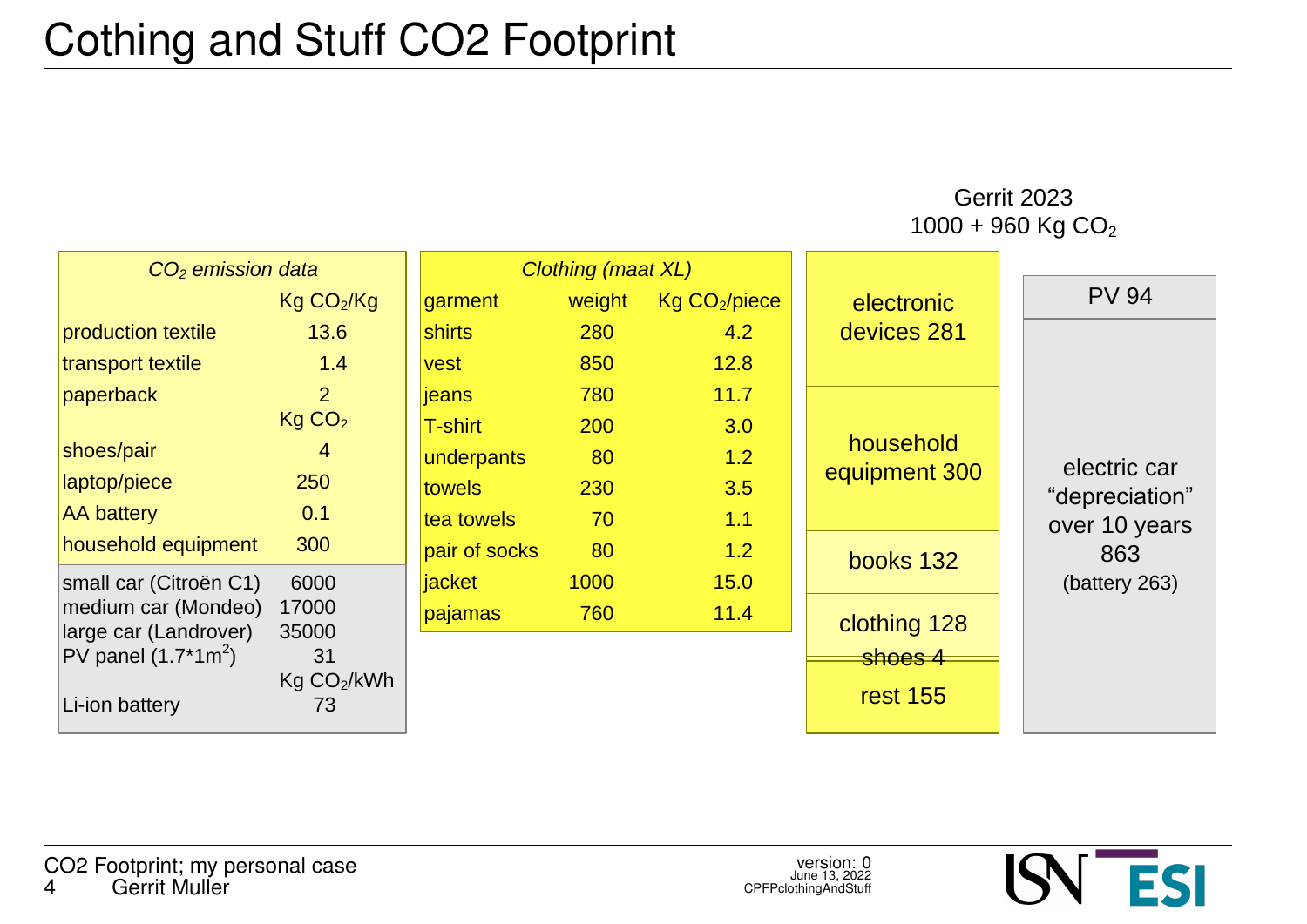

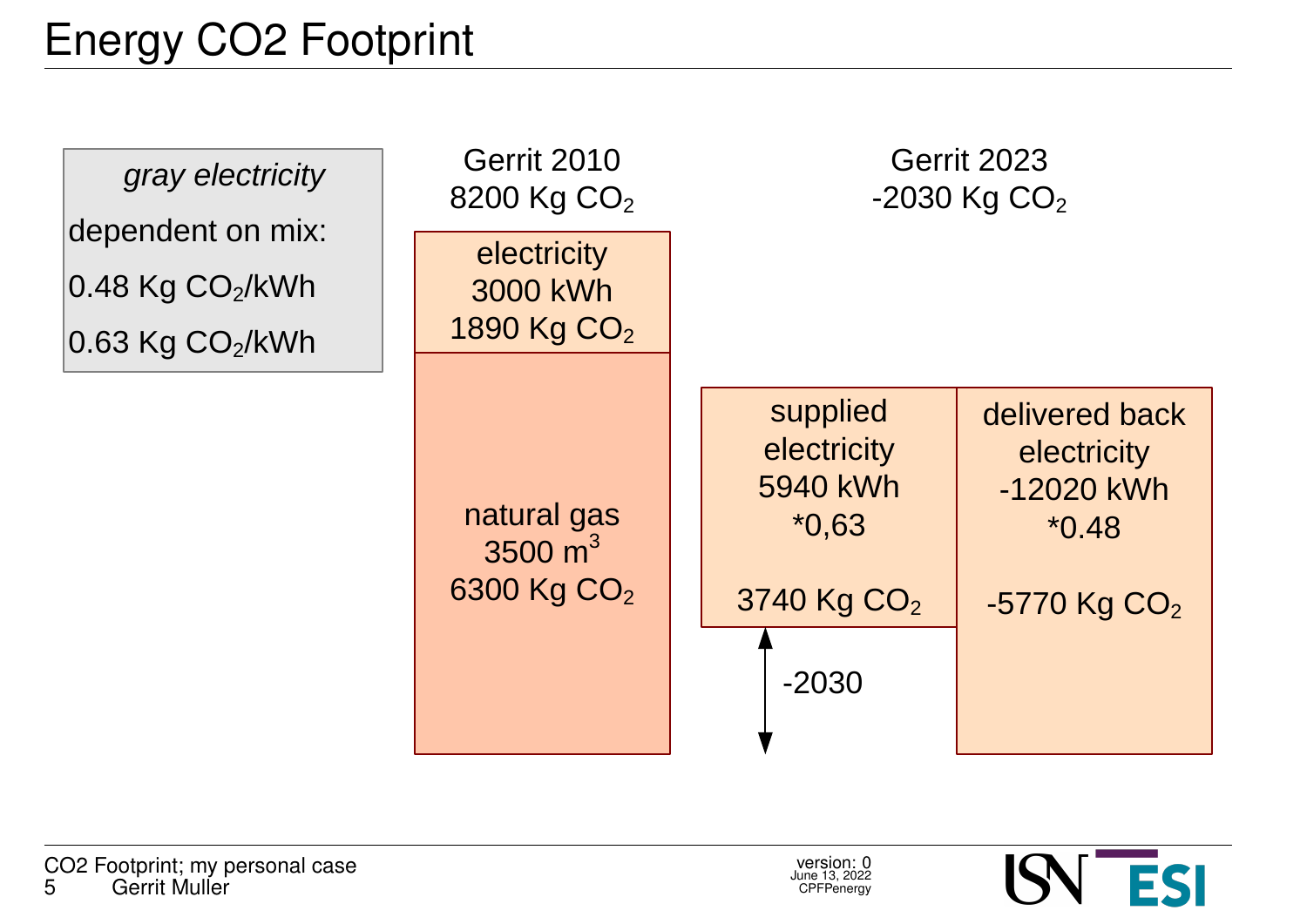## Transport CO2 Footprint